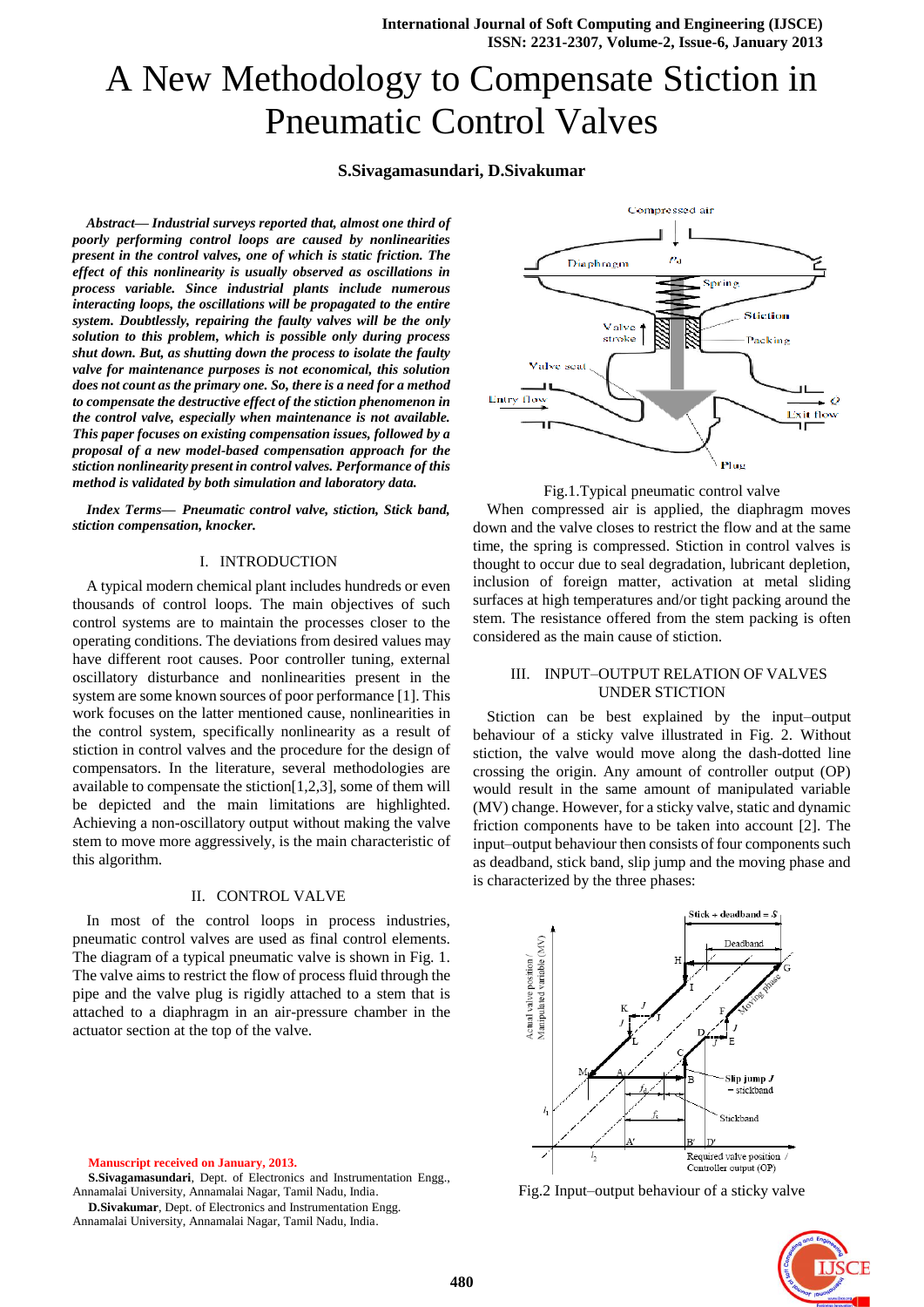- **Sticking phase:** MV is constant with the time, as the valve is stuck by the presence of the static friction force *fs* . Valve deadband is due to the presence of Coulomb friction  $F_c$ , a constant friction that acts in the opposite direction to the velocity.
- **Jump phase:** MV changes abruptly, as the active force *F*<sup>a</sup> unblocks the valve.
- **Moving phase:** MV varies gradually;  $F_a$  is opposed only by the dynamic friction force *fd*.

## IV. STICTION MODEL

Based on the sticky-valve behaviour, a valve-stiction model is proposed by He *et al.* [3] is used for simulation. He's model employs a simpler model structure compared to Choudhury's [4] or Kano's [5] model. In addition, He's model naturally handles stochastic noise and can simulate the sticky-valve behaviour similar to the ones observed in industrial cases [3] and Fig. 3 shows the flowchart of the model.





The variable  $u_r$  is the residual force acting on the valve that has not materialized a valve move. Variable "*cum\_ u'* is a temporary variable that is the current net external force acting on the valve that is balanced by friction band. If the magnitude of "*cum\_ u'* is large enough to overcome the static friction band  $f_s$ , the valve position  $u_v(t)$  will be the controller output  $u(t)$  offset by the kinetic or dynamic friction band  $f_d$ . Otherwise, the valve position will not change and *cum\_ u* is the residual force on the valve to be used in the next control instant.

#### V. STICTION COMPENSATION

Once stiction of a valve is confirmed, scheduling the faulty valves to be repaired is the definite solution to stiction problem. But, since shutting down the process to isolate the faulty valve for maintenance purposes is not economical, this solution does not count as the primary option. A method to compensate the stiction phenomenon should be used, especially when maintenance is not available. In this section, some existing compensation algorithms will be reviewed. Unlike methods which are used for detection or quantification purposes, the methods to compensate stiction are few and limited.

## *A. Knocker or Dither*

The most prominent method is the "knocker" approach proposed by Hagglund [6] and this method can be considered as the first compensation method specifically targeting static friction in control valves. The idea is to add a predesigned signal to the controller output in order to prevent the fluctuations in the process output. A schematic of a control loop containing a compensator is shown in fig.4



Fig 4. Block diagram of the control loop with a knocker

The additive signal consists of a sequence of pulses with constant amplitude, width, and time between each two pulses in the direction of changes in the control output signal. This compensator can successfully remove stiction-induced oscillations from the process output. This achievement is gained by making the valve stem move faster and even wider than before, because the algorithm only increases the controller output in terms of magnitude for some sampling intervals. This extra movement of the valve will increase the rate of mechanical damage, considering the significant friction force which exists between the valve stem and the sealing packing. Regardless, the mentioned method can be considered as a short-term solution to the stiction problem.

## *B. Constant Reinforcement*

This method was presented by [7]. The main idea is similar to that of the knocker, except that the additive signal is not of pulse form. The authors suggest that the compensating signal should have a constant value. This value can be calculated using following equation, in which only the value of  $a_{cr}$  is to be chosen.

$$
\alpha_k = a_{cr} sign(\Delta u) \tag{1}
$$

Similar to the previous method, this method also cannot decrease extra movements of the valve. This method is useful only for time intervals when the valve does not move in response to the controller output changes, and generally ignores extra movements.

## *C. Alternate Knocker Method*

Ranganathan Srinivasan & Rengaswamy [8] have proposed an approach to compensate valve stiction. Here the compensator is inserted between controller and stiction model, as shown in Fig. 5.



Fig.5 Control system with stiction compensator

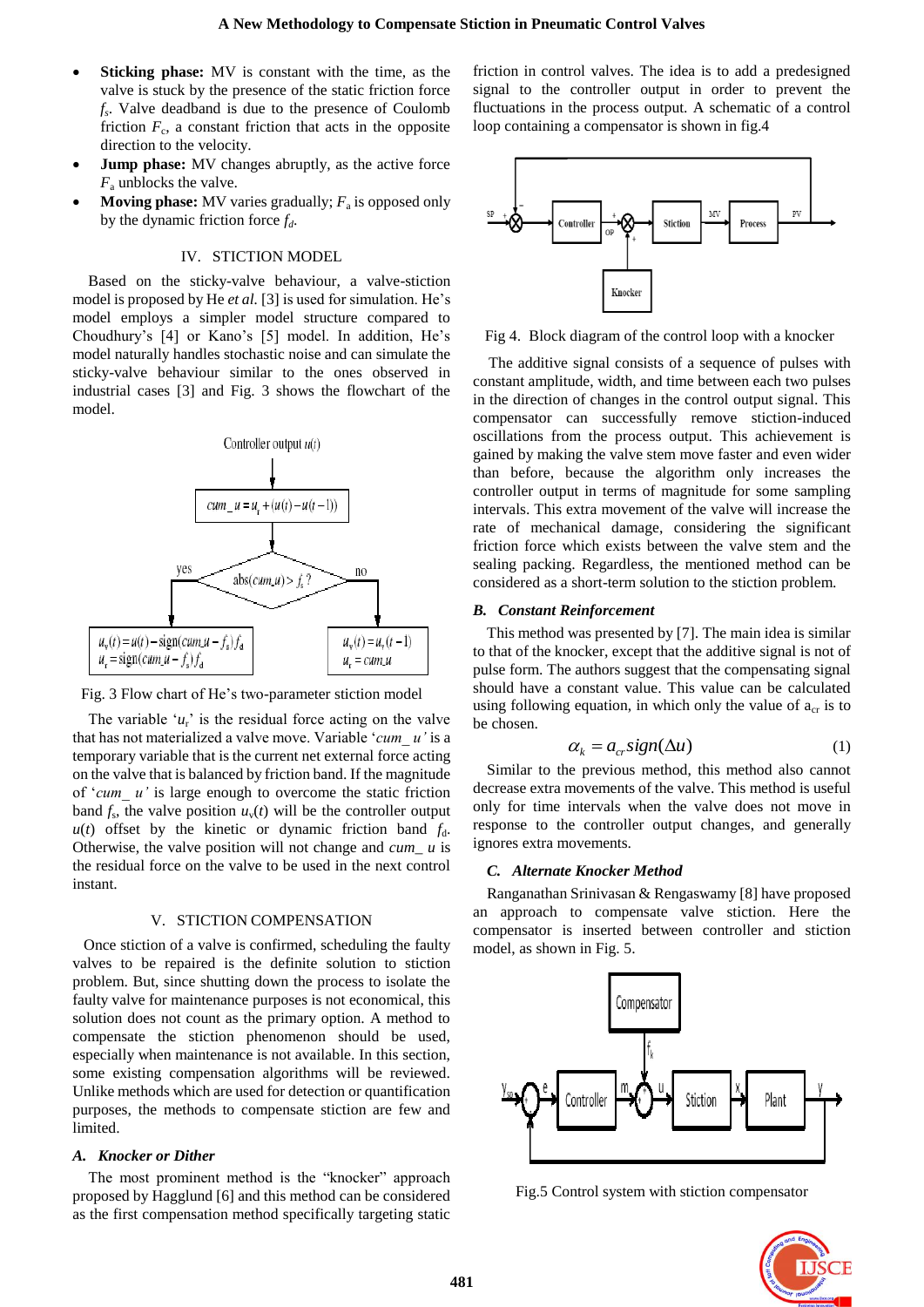Here 'm' is the controller output, ' $f_k$ ' is the compensator action,  $y_{sp}$  is process setpoint, 'y' is process output, 'e' is the error, 'u' is the additive signal ' $(m + f_k)$ ' that is being fed to the valve and "x" represents the stem position. The knocker parameters for  $\tau$ ,  $h_k$  and a are set to 2h,5h and d/2 respectively where h is the sampling time and d is the stiction measure, the waveform of which is shown in fig.6



Fig.6 Knocker Pulse (a=amplitude of the pulse,  $\tau$ =pulse width,  $h_k$ =time between pulses)

This method was applied for physically unrealistic single-parameter model. However, here also, the reduction of the output variability was achieved at the cost of an aggressive stem movement. Such an aggressive stem movement is not preferred as it may wear the valve quickly.

## *D. Two Move Compensator*

This approach, which was introduced in [9], is different from the other mentioned methods. Its main focus is on maintaining the valve at its steady state position. In order to achieve this goal, at least two moves in opposite direction are required for the valve stem, because even after setting the controller output (OP) at the steady state value, there is no guarantee that the valve is located at the desired position. The signals which produce such movements should have magnitudes large enough to overcome the friction force and make the stem move, but not too large to saturate the valve. Although the idea is new and to some extent effective, there are still some limitations. For instance, it is known that the set point of the control loop may change during operation and information (correct value of OP) about the new steady states of the system with sticky valve may not be available. This method does not consider these variations, and as a result it cannot be automated to track the set point. Another disadvantage is the use of Stenman's one-parameter stiction model, which decreases the accuracy of the method.

## *E. Optimization Approach*

Srinivasan and Rengaswamy [10] proposed another method for stiction compensation, based on an optimization procedure. The cost function should be minimized, using the compensator moves as optimization variables. The optimization procedure can lead to better results than the remaining methods, using the valve with parsimony. However, tuning the parameters is a difficult task and this procedure is computationally expensive to be applied in all sticky valves. Also, as the objective function is non-smooth, the optimizer cannot able to attain the global minimum and a possibility of getting a local minimum, so the process output cannot reach the set-point. This is because the stem position cannot move to the correct steady state value; instead it will move the stem close to it with an offset. So, the optimization method will have some real-time issues. But the proposed method is applied to real sticky valve and acceptable results were obtained.

## *F. The Proposed Method for Stiction Compensation*

The proposed method is similar to the method proposed by Hagglund [5] and Ranganathan Srinivasan & Rengaswamy [8], but the difference is that the selection of amplitude and duration of the pulse. The waveform of the proposed method is given in fig.7. Instead of selecting the pulse of equal magnitude, here  $X_1$  and  $X_2$  are selected according to the stiction model and relationship is given in the following equation.

 $X_1=3$ (Stiction in % of controller span)  $X_2$ = - (125% of  $X_1$ ) Pulse width= sampling time



Fig.7 Waveform of the proposed method

VI. CLOSED LOOP RESPONSES

In this section, a simulated application of the proposed method will be shown.

The two-parameter model proposed by He[3] is used to simulate behavior of sticky valve.The block diagram of closed loop system with stiction is shown in fig.8. The parameters for the stiction and compensator are shown in Table 1. The process and controller used are

$$
G_p(s) = \frac{1.54e^{-1.07s}}{3s + 1}
$$
 (2)

$$
G_c(s) = 1.1 + \frac{0.441}{s}
$$
 (3)

**Table1. Parameters of stiction and compensator**

| <b>Stiction parameters</b> |       | <b>Compensator parameters</b> |          |
|----------------------------|-------|-------------------------------|----------|
|                            |       |                               |          |
| O 1                        | 0.05  | 1.0                           | $-1.25$  |
| 0.08                       | 0.04  | 0.8                           | $-1.00$  |
| 0.03                       | 0.015 | 0.3                           | $-0.375$ |
|                            |       |                               |          |

The sampling time is selected as 0.1sec. The system is controlled in absence of stiction, and oscillates significantly in its presence. The closed loop responses of the simulated process are shown in the following figures.



Fig.8 Closed loop response of the system with proposed compensator .(The compensating signal introduced at the 100<sup>th</sup> sampling instant with  $f_s$ =0.08,  $f_d$ =0.04; stiction=0.27% of controller span)



Fig.9 Closed loop response of the system with proposed compensator.  $(f_s=0.1, f_d=0.05$ ; stiction=0.33% of controller span)

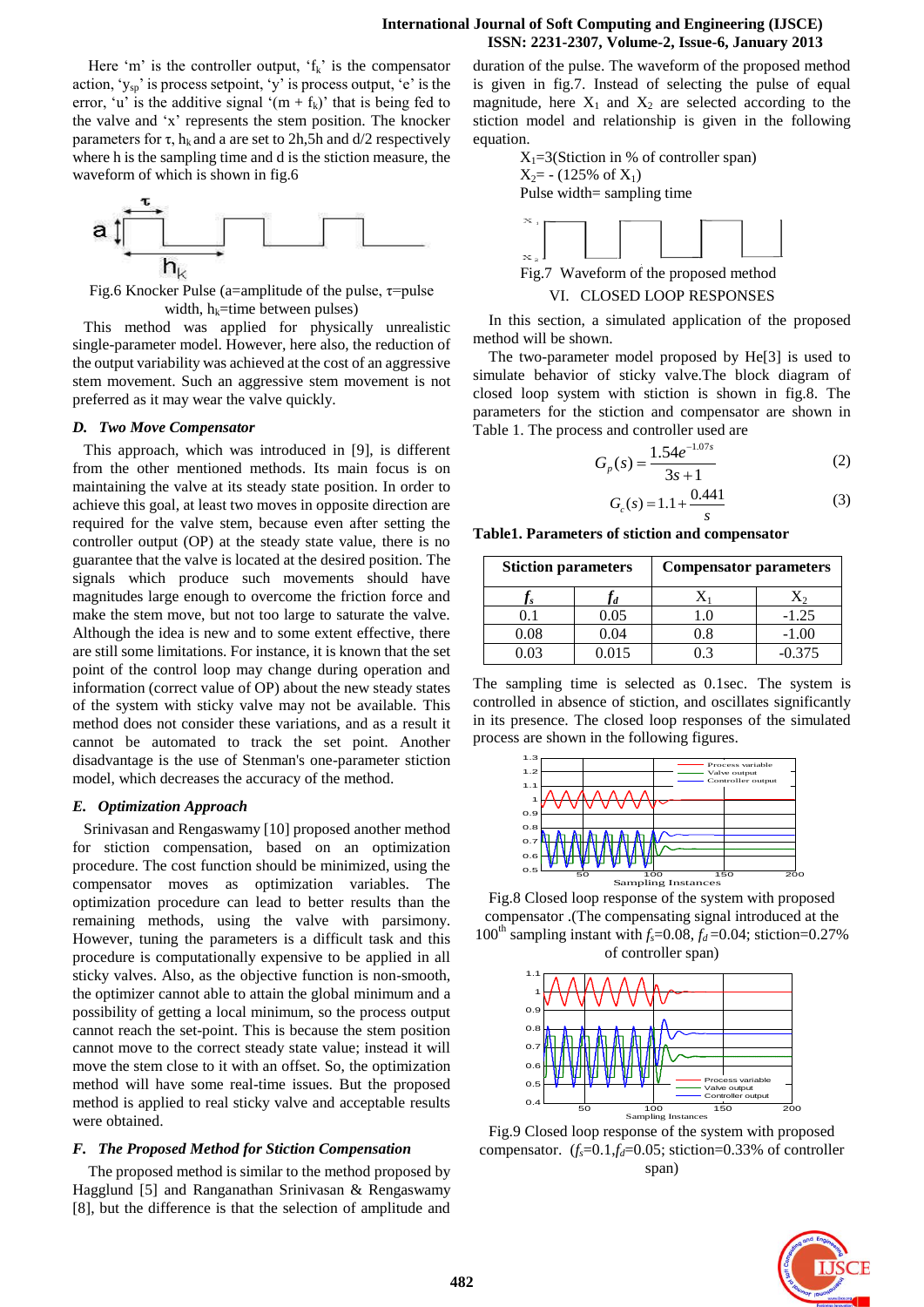

Fig.10 Closed loop response of the system with proposed compensator  $(f_s=0.03, f_d=0.0125$  stiction=0.1% of controller span)

A model-based approach for stiction compensation is proposed. Achieving a non-oscillatory output without forcing the valve stem to move faster and wider than normal is the most important characteristic of this algorithm. Using two-parameter stiction model, which predicts the behavior of a sticky valve more precisely, this method does not need extensive prior information about the process and the controller, and can track set point changes during operation.

### VII. REAL TIME IMPLEMENTATION

#### *A. Experimental Setup*

In order to evaluate practical efficiency of the proposed compensation method, the proposed technique is implemented on a laboratory air flow control system. The piping and instrumentation diagram of the process and its associated control system are shown in fig.11. The process variable (air flow rate) is sensed by differential pressure flow transmitter. This flow transmitter produces current output in the range of 4 to 20 mA. A current to voltage  $(I/V)$  converter is used to convert 4 to 20 mA into 1 to 5 volts. This measured voltage (Process Variable) is compared with the reference signal. The difference between the two is given as input to the controller. The controller used is a well tuned PI controller. The controller produces manipulating variable based on the difference between the set point and process variable. The manipulating variable in voltage form is converted into current by a Voltage/Current (V/I) converter. A Current/Pneumatic (I/P) converter is used to convert this current to pressure (3 to 15 psi) accepted by the control valve. The air ailure to open (AFO) pneumatic control valve restricts the path of the air flow in the process pipe line, thus controlling the air flow rate. Controller output (OP) and process variable (PV) data are used for the identification procedure. The sampling time is taken as 0.1s.

V1 to V4 - Manifold valves; FT - Flow Transmitter; MV-1 to MV-3 - Manual control valves; PS - Power Supply; M1 and M2 - Manometer connections; mA - Milliammeter; DH-De humidifier;I/P - Current to Pressure converter; AFR - Air Filter Regulator; PCV - Pneumatic Control Valve; PRG - Pressure Gauge ; G-2 - Galvanized pipe for cold air flow;



Fig. 11 Piping and Instrumentation Diagram of Laboratory Air Flow Control System

All computations reported in this study were carried out using MATLAB/Simulink and d-SPACE. All open-loop and closed-loop simulations were accomplished using Simulink. Initially it was observed that the control valve has no static friction. (less than 0.01%).

#### *B. Validation of the compensating Method*

First the system is operated in steady state and process parameters are found. The system is found to be a first order system and PI controller is designed. Initially as the control valve has no stiction, a tight PI controller is designed and the closed loop response is observed. Now stiction is introduced in the valve by tightening the stem packing to get 0.4% of controller span. A step change in set point of 50-60% is given. fig.12 shows the Stiction compensation for the laboratory flow loop with 0.4% stiction with stiction compensation started at t=1000sec.



Fig.12 Stiction compensation for the laboratory flow loop with 0.4% stiction. Stiction compensation started at  $t=1000$ sec

In order to check the effectiveness of the compensator the magnitude of stiction is increased to 6% and the responses are given in fig.13. The results clearly show that the proposed approach imposes a smoother valve operation, comparing with the knocker method. But in this proposed method, the output variability is very much reduced and also the valve movement is smooth.



Fig.13 Stiction compensation for the laboratory flow loop with 6% stiction. Stiction compensation started at t=1000sec